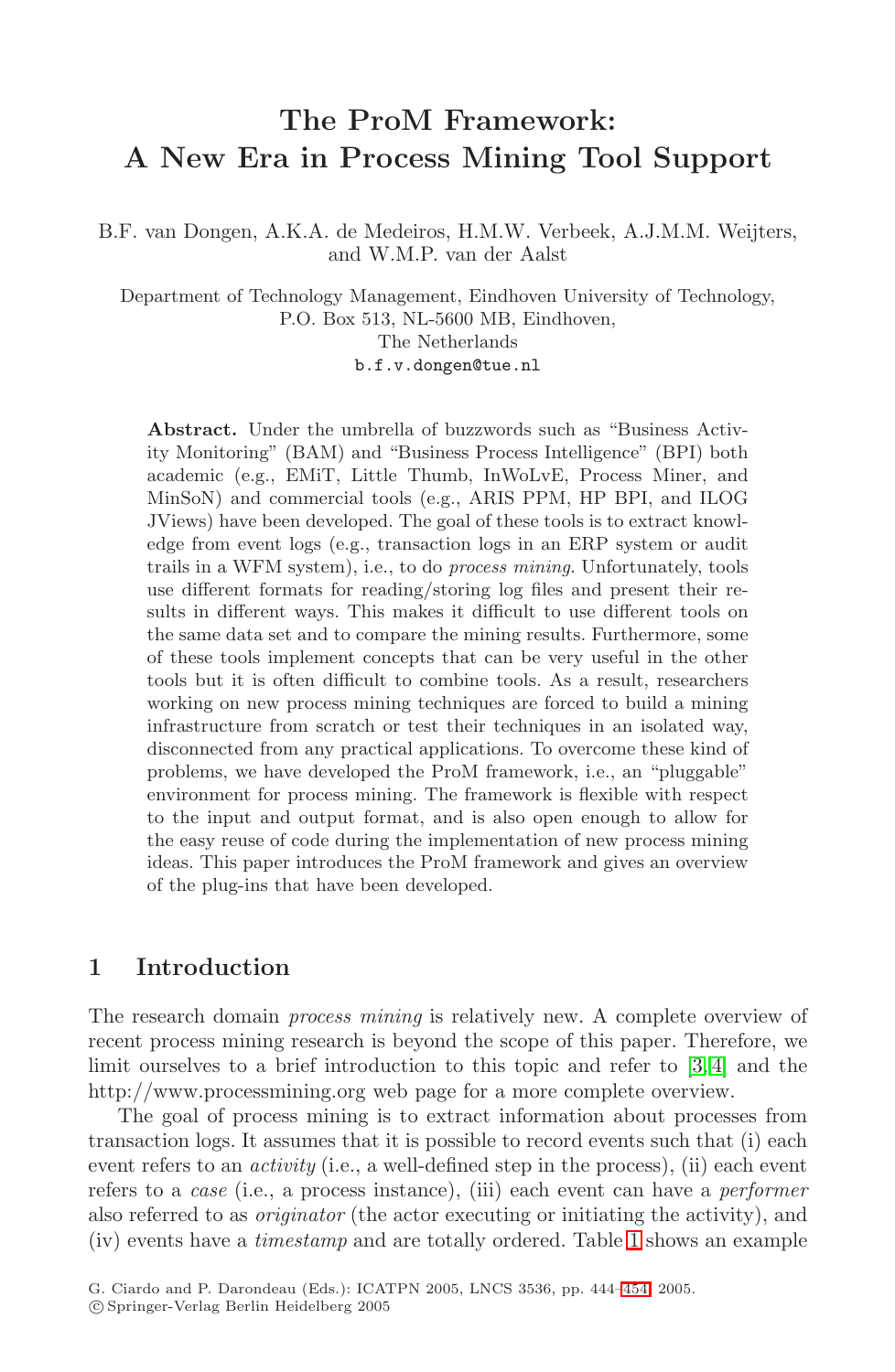| case id |            | activity id originator | case id | activity id | originator |
|---------|------------|------------------------|---------|-------------|------------|
| case 1  | activity A | John                   | case 5  | activity A  | Sue        |
| case 2  | activity A | John                   | case 4  | activity C  | Carol      |
| case 3  | activity A | Sue:                   | case 1  | activity D  | Pete       |
| case 3  | activity B | Carol                  | case 3  | activity C  | Sue        |
| case 1  | activity B | Mike                   | case 3  | activity D  | Pete       |
| case 1  | activity C | John                   | case 4  | activity B  | Sue        |
| case 2  | activity C | Mike                   | case 5  | activity E  | Clare      |
| case 4  | activity A | Sue                    | case 5  | activity D  | Clare      |
| case 2  | activity B | John                   | case 4  | activity D  | Pete       |
| case 2  | activity D | Pete                   |         |             |            |

<span id="page-1-0"></span>**Table 1.** An event log (audit trail)

of a log involving 19 events, 5 activities, and 6 originators. In addition to the information shown in this table, some event logs contain more information on the case itself, i.e., data elements referring to properties of the case. For example, the case handling system FLOWer logs every modification of some data element.

Event logs such as the one shown in Table [1](#page-1-0) are used as the starting point for mining. We distinguish three different perspectives: (1) the process perspective, (2) the organizational perspective and (3) the case perspective. The *process perspective* focuses on the control-flow, i.e., the ordering of activities, as shown in Figure  $1(a)$ . The goal of mining this perspective is to find a good characterization of all possible paths, e.g., expressed in terms of a Petri net [\[15\]](#page-10-1) or Event-driven Process Chain (EPC) [\[11,](#page-9-2) [12\]](#page-9-3). The *organizational perspective* focuses on the originator field, i.e., which performers are involved and how are they related. The goal is to either structure the organization by classifying people in terms of roles and organizational units (Figure [1\(](#page-2-0)b)) or to show relation between individual performers (i.e., build a social network as described in [\[2\]](#page-9-4) and references there, and as shown in Figure [1\(](#page-2-0)c)). The *case perspective* focuses on properties of cases. Cases can be characterized by their path in the process or by the originators working on a case. However, cases can also be characterized by the values of the corresponding data elements. For example, if a case represents a replenishment order, it is interesting to know the supplier or the number of products ordered.

Orthogonal to the three perspectives (process, organization, and case), the result of a mining effort may refer to *logical* issues and/or *performance* issues. For example, process mining can focus on performance issues such as flow time, the utilization of performers or execution frequencies.

After developing *ad hoc* tools for the mining of the process perspective (e.g., EMiT [\[1\]](#page-9-5) and Little Thumb [\[17\]](#page-10-2)) and other *ad hoc* tools (e.g., MinSoN [\[2\]](#page-9-4)) for the other mining perspectives we started the design of a flexible framework in which different algorithms for each of the perspectives can be plugged in.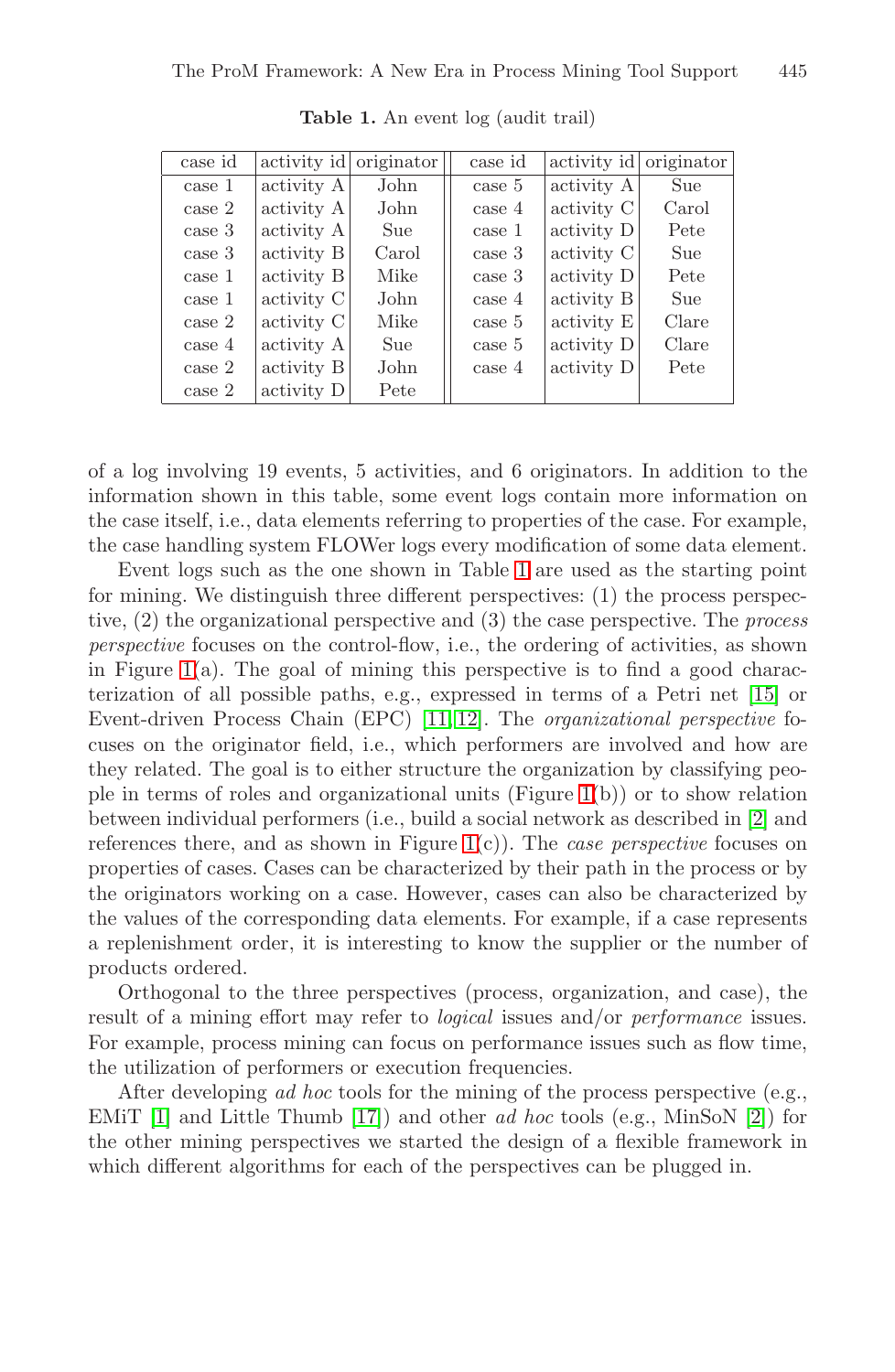

<span id="page-2-0"></span>**Fig. 1.** Some mining results for the process perspective (a) and organizational (b and c) perspective based on the event log shown in Table [1](#page-1-0)

#### **2 Architecture**

As indicated in the introduction, the basis for all process mining techniques is a *process log*. Such a log is a file generated by some information system, with information about the execution of a process. Since each information system has its own format for storing log files, we have developed a generic XML format for the ProM framework to store a log in. This format was based on a thorough comparison of the input needs of various existing (ad-hoc) process mining tools and the information typically contained in an audit trail or transaction log of some complex information system (e.g., an ERP or a WFM system).

Another important feature of the ProM framework is that it allows for interaction between a large number of so-called plug-ins. A plug-in is basically the implementation of an algorithm that is of some use in the process mining area, where the implementation agrees with the framework. Such plug-ins can be added to the entire framework with relative ease: Once the plug-in is ready it can be added to the framework by adding its name to some *ini*-file. Note that there is no need to modify the ProM framework (e.g., recompiling the code) when adding new plug-ins, i.e., it is a truly "pluggable" environment. This in contradiction to open-source initiatives, such as the data mining software *Weka*[1](#page-2-1).

In Figure [2,](#page-3-0) we show an overview of the framework that we developed. It explains the relations between the framework, the process log format, and the plug-ins. As Figure [2](#page-3-0) shows, the ProM framework can read files in the XML format through the *Log filter* component. This component is able to deal with large data sets and sorts the events within a case on their timestamps before

<span id="page-2-1"></span><sup>1</sup> Weka is available from http://www.cs.waikato.ac.nz/∼ml/weka/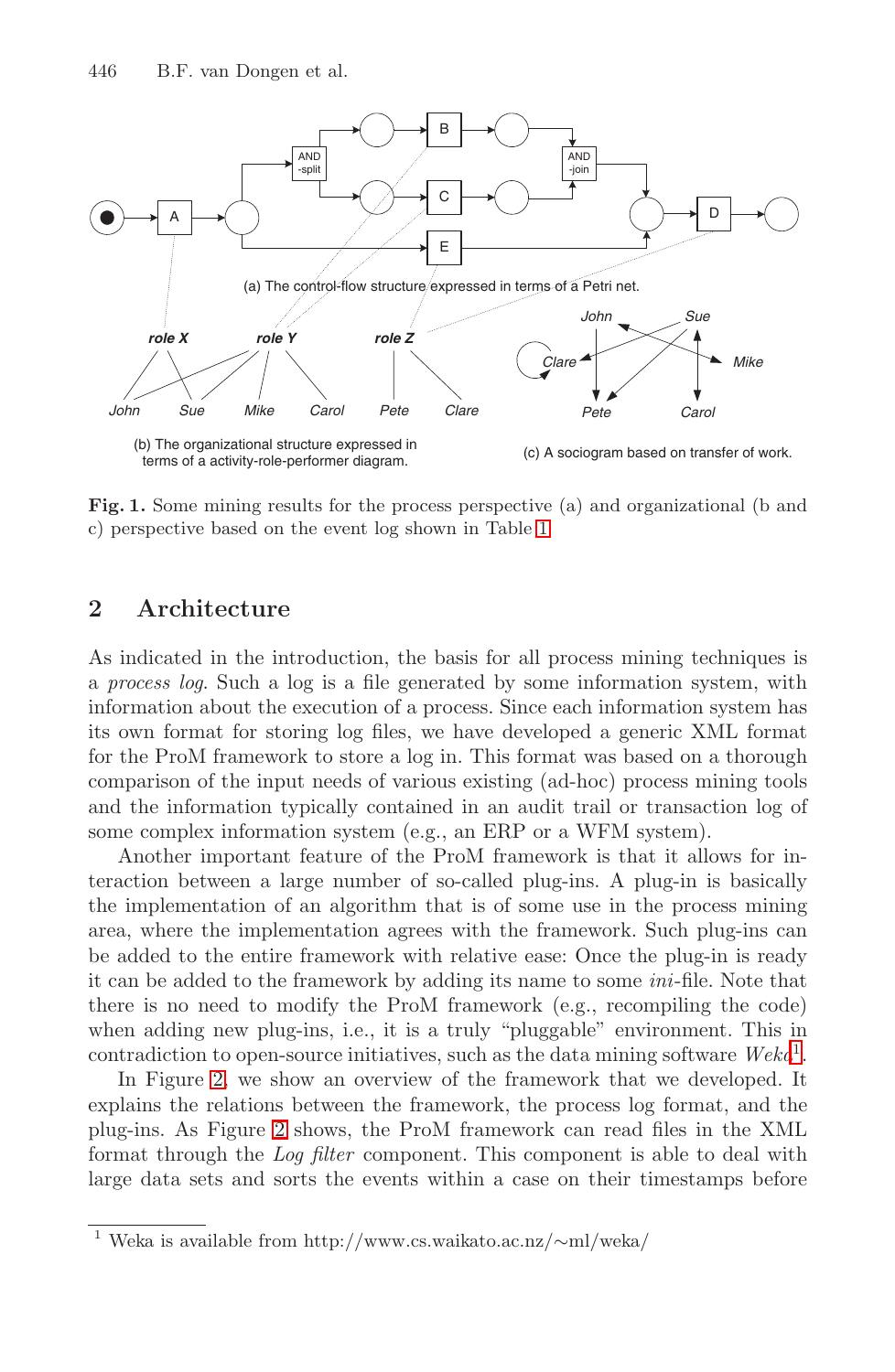

<span id="page-3-0"></span>**Fig. 2.** Overview of the ProM framework

the actual mining starts. (If no timestamps are present, the order in the XML file is preserved.) Through the *Import plug-ins* a wide variety of models can be loaded ranging from a Petri net to logical formulas. The *Mining plug-ins* do the actual mining and the result is stored in memory, and in a window on the ProM desktop. The framework allows plug-ins to operate on each others results in a standardized way. Typically, the mining results contain some kind of visualization, e.g., displaying a Petri net [\[15\]](#page-10-1), an EPC [\[12\]](#page-9-3) or a Social network [\[2\]](#page-9-4), or further analysis or conversion. The *Analysis plug-ins* take a mining result an analyze it, e.g., calculating a place invariant for a resulting Petri net. The *Conversion plug-ins* take a mining result and transform it into another format, e.g., transforming an EPC into a Petri net. In the remainder of this section, we describe both the process log format and the plug-ins.

#### **2.1 Process Log Format**

Figure [3\(](#page-4-0)a) visualizes the XML schema that specifies the process log format. The root element is a *WorkflowLog* element. (The name "workflow log" is chosen for backwards compatibility and we prefer to talk about process log.) The *WorkflowLog* element contains (in the given order) an optional *Data* element, an optional *Source* element, and a number of *Process* elements. A *Data* element allows for storing arbitrary textual data, and contains a list of *Attribute* elements. A *Source* element can be used to store information about the information system this log originated from. A *Process* element refers to a specific process in an information system. Since most information systems typically control several processes, multiple *Process* elements may exist in a log file. A *ProcessInstance* is an instance of the process, i.e., a case. An *AuditTrailEntry* may refer to an activity (*WorkflowModelElement*), an eventtype (*Eventtype*), a timestamp (*Timestamp*), and a person that executed the activity (*Originator*).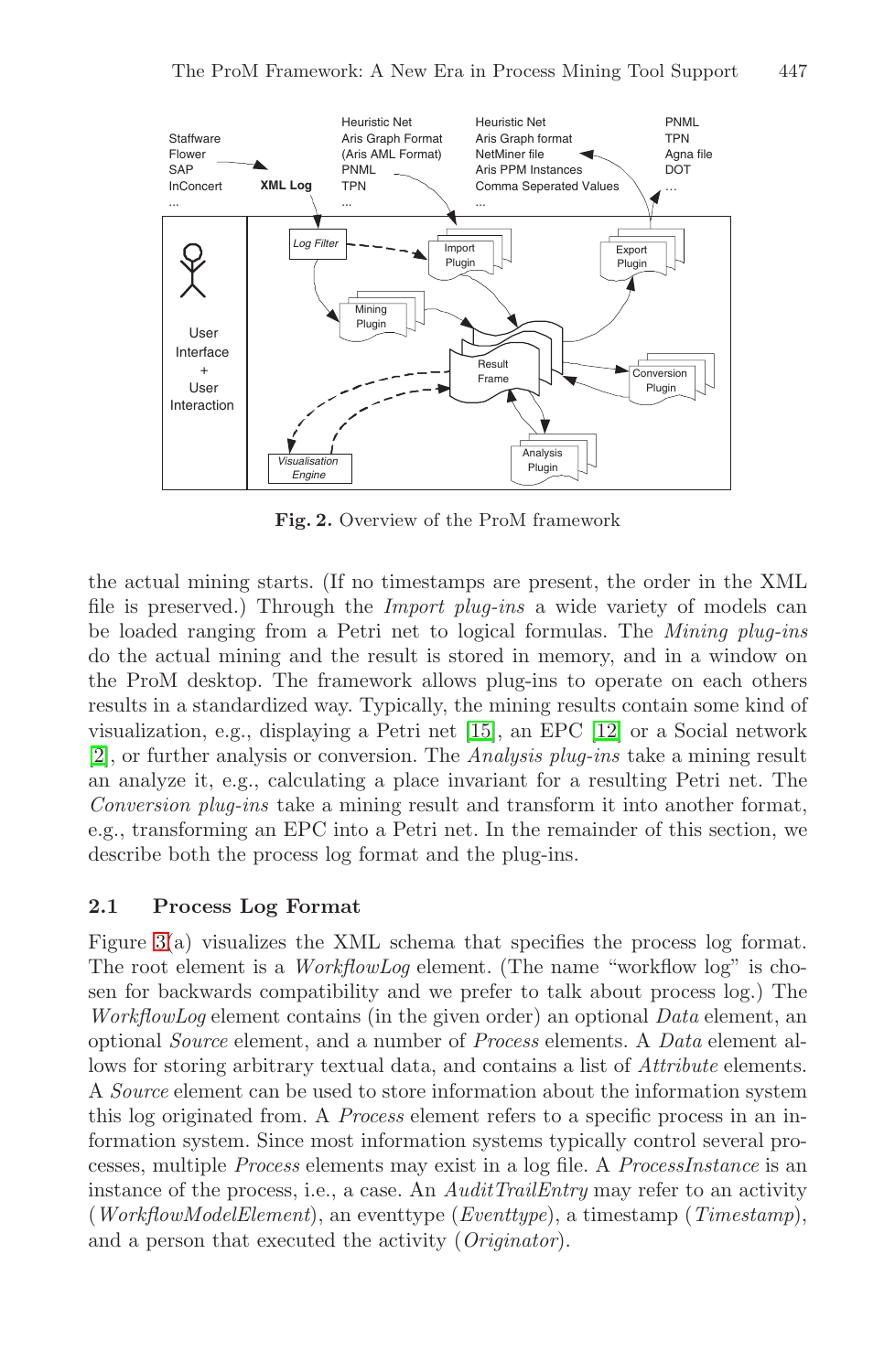

**Fig. 3.** Process log XML format (a) and transactional model (b)

<span id="page-4-0"></span>As will be clear from what was mentioned earlier, a log file typically contains information about events that took place in a system. Such events typically refer to a case and a specific activity within that case. Examples of such events are:

- **–** The activity *send message* is now ready to be executed.
- **–** The activity *wait for incoming transmission* has not been started for three weeks.
- **–** The case with ID 203453 was aborted.

In order to be able to talk about these events in a standard way, we developed a transactional model that shows the events that we assume can appear in a log. Again this model is based on analyzing the different types of logs in real-life systems (e.g., Staffware, SAP, FLOWer, etc.) Figure [3\(](#page-4-0)b) shows the transactional model.

When an activity is created, it is either *schedule*d or skipped automatically (*autoskip*). Scheduling an activity means that the control over that activity is put into the information system. The information system can now *assign* this activity to a certain person or group of persons. It is possible to *reassign* an assigned activity to another person or group of persons. This can be done by the system, or by a user. A user can *start* working on an activity that was assigned to him, or some user can decide to *withdraw* the activity or skip it manually (*manualskip*), which can even happen before the activity was assigned. The main difference between a withdrawal and a manual skip is the fact that after the manual skip the activity has been executed correctly, while after a withdrawal it is not. The user that started an activity can *suspend* and *resume* the activity several times, but in the end he either has to *complete* or abort (*ate abort*) it. Note the activity can get aborted (*pi abort*) during its entire life cycle.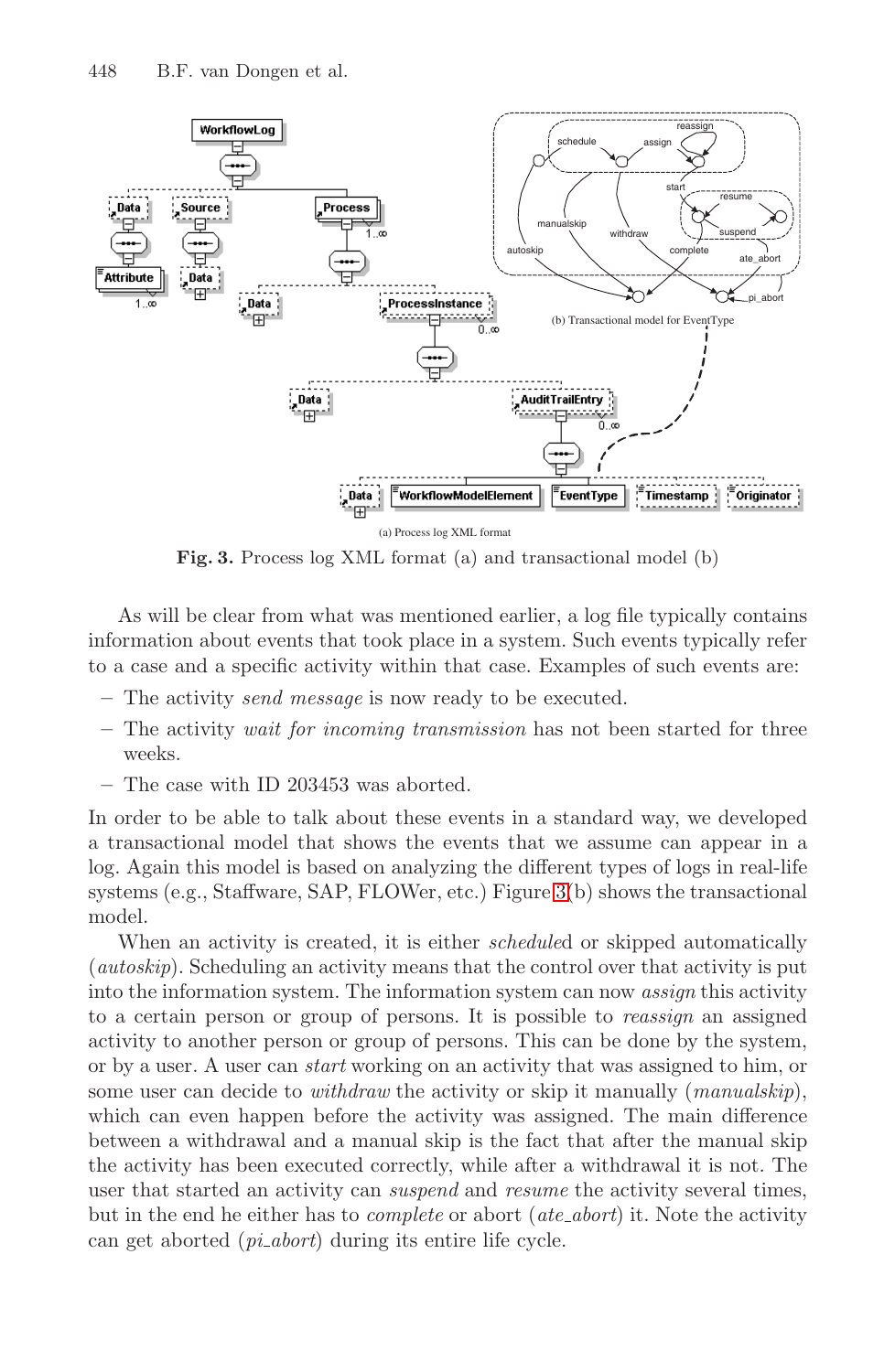We do not claim that we have captured all possible behavior of all systems. However, we have verified our transactional model against several commercial systems and they all seem to fit nicely. Nonetheless, in the XML format, we allow for other event types to be defined on the fly.

#### **2.2 Plug-ins**

In this section, we provide an overview of the plug-ins as currently implemented in the context of the ProM framework. For more technical documentation and scientific publications, we refer to our website http://www.processmining.org. As shown in Figure [2](#page-3-0) there are five kinds of plug-ins:

- **Mining plug-ins** which implement some mining algorithm, e.g., mining algorithms that construct a Petri net based on some event log.
- **Export plug-ins** which implement some "save as" functionality for some objects (such as graphs). For example, there are plug-ins to save EPCs, Petri nets (e.g., in PNML format [\[7\]](#page-9-6)), spreadsheets, etc.
- **Import plug-ins** which implement an "open" functionality for exported objects, e.g., load instance-EPCs from ARIS PPM.
- **Analysis plug-ins** which typically implement some property analysis on some mining result. For example, for Petri nets there is a plug-in which constructs place invariants, transition invariants, and a coverability graph. However, there are also analysis plug-ins to compare a log and a model (i.e., conformance testing) or a log and an LTL formula.
- **Conversion plug-ins** which implement conversions between different data formats, e.g., from EPCs to Petri nets.

The current version of the framework contains a large set of plug-ins. A detailed description of these plug-ins is beyond the scope of this paper. Currently, there are nine export plug-ins, four import plug-ins, seven analysis plug-ins, and three conversion plug-ins. Therefore, we only mention some of the available *mining plug-ins*. For each of the three perspectives which were mentioned in the introduction, there are different mining plug-ins.

For the process perspective, four plug-ins are available:

- $\alpha$ **-algorithm** which implements the  $\alpha$ -algorithm [\[5\]](#page-9-7) and its extensions as developed by the authors. The  $\alpha$ -algorithm constructs a Petri net which models the process recorded in the log.
- **Tshinghua-** $\alpha$  **algorithm** which uses timestamps in the log files to construct a Petri net. It is related to the  $\alpha$  algorithm, but uses a different approach. Details can be found in [\[18\]](#page-10-3). It is interesting to note that this mining plug-in was the first plug-in developed by researchers outside of our research group. Researchers from Tshinghua University in China (Jianmin Wang and Wen Lijie) were able to develop and integrate this plug-in without any help or changes to the framework.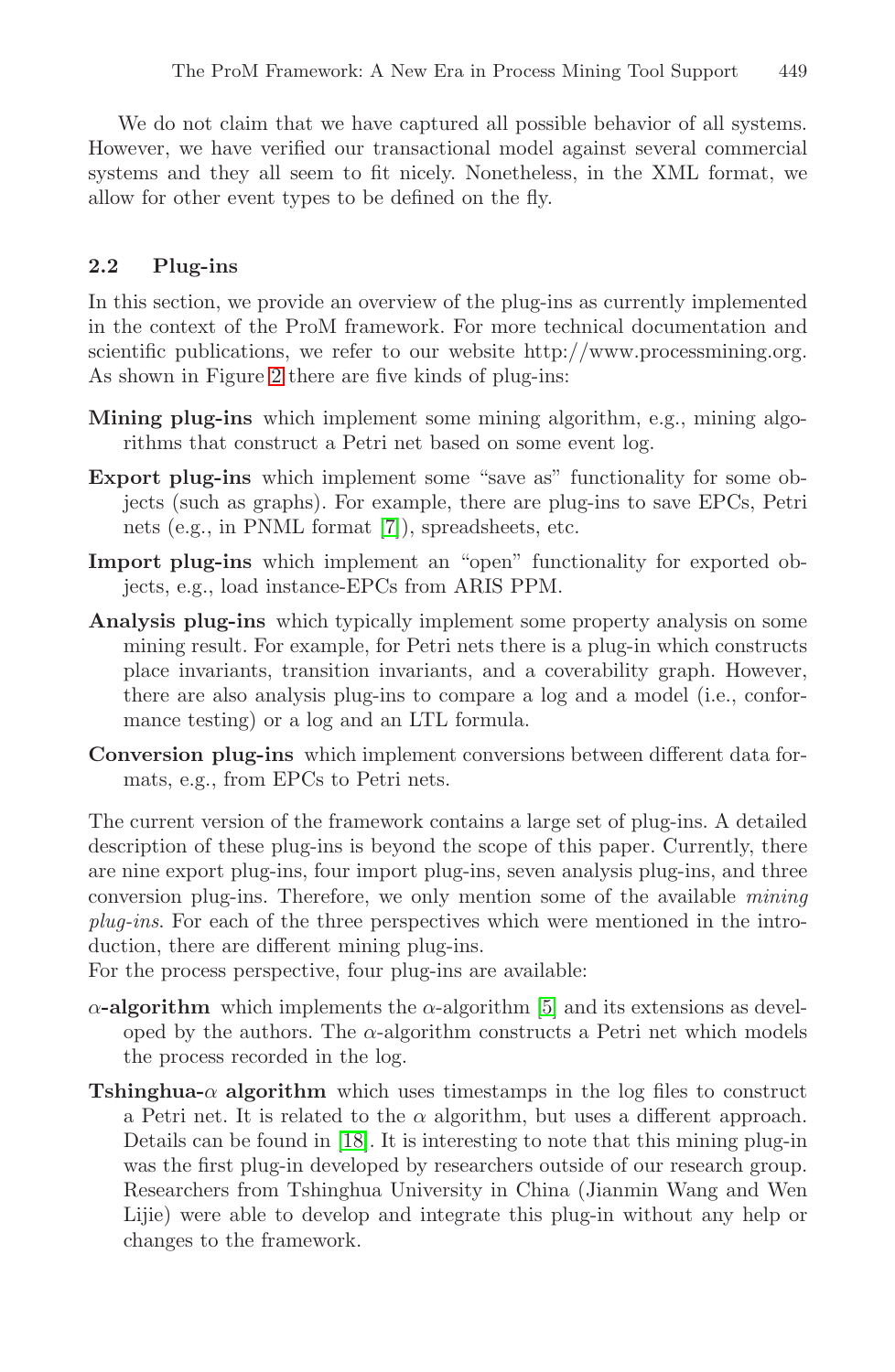**Genetic algorithm** which uses genetic algorithms to tackle possible noise in the log file as described in [\[13\]](#page-9-8). Its output format is a heuristics net (which can be converted into an EPC or a Petri net).

**Multi-phase mining** which implements a series of process mining algorithms that use instance graphs (comparable to runs) as an intermediate format. The two-phase approach resembles the aggregation process in Aris PPM.

For the organizational perspective, one plug-in is available:

**Social network miner** which uses the log file to determine a social network of people [\[2\]](#page-9-4). It requires the log file to contain the *Originator* element.

Finally, for the case perspective, also one plug-in is available:

**Case data extraction** which can be used for interfacing with a number of standard *knowledge discovering tools*, e.g., Viscovery and SPSS AnswerTree.

Sometimes a collection of plug-ins is needed to achieve the desired functionality. An example is the *LTL-checker* which checks whether logs satisfy some Linear Temporal Logic (LTL) formula. For example, the LTL-checker can be used to check the "four eyes" principle, i.e., two activities within the same case should not be executed by the same person to avoid possible fraud. The LTL-checker combines a mining plug-in (to get the log), an import plug-in (to load the file with predefined LTL formulas), and an analysis plug-in (to do the actual checking).

### **3 User Interface**

Since the ProM framework contains a large number of plug-ins, it is impossible to discuss them all in detail. Therefore, we only present some screenshots of a few plug-ins that we applied to the example of Table [1.](#page-1-0) In Figure [4,](#page-7-0) we show the result of applying the  $\alpha$ -mining plug-in to the example. The default settings of the plug-in were used, and the result is a Petri net that is behaviorally equivalent to the one presented in Figure [1.](#page-2-0) In Figure [5,](#page-7-1) we show the result of the social network mining plug-in. We used the *handover of work* setting, considering only direct succession, to generate this figure. Comparing it to Figure [1\(](#page-2-0)c) shows that the result is an isomorphic graph (i.e. the result is the same).

Petri nets are not the only modelling language supported by the framework. Instead, we also have built-in support for EPCs (Event-driven Process Chains). In Figure [6,](#page-7-2) we show the result of the multi-phase mining plug-in. The result is an aggregated EPC describing the behavior of all cases. Note that it allows for more behavior than the Petri net, since the connectors are of the type *logical or*. In Figure [7](#page-7-3) we show the user interface of the analysis plug-in that can be used for the verification of EPCs.

In this section, we have shown some screenshots to provide an overview of the framework. We would like to stress that we only showed a few plug-ins of the many that are available. We would also like to point out that most plug-ins allow for user interaction. The latter it important because process mining is often an interactive process where human interpretation is important and additional knowledge can be used to improve the mining result.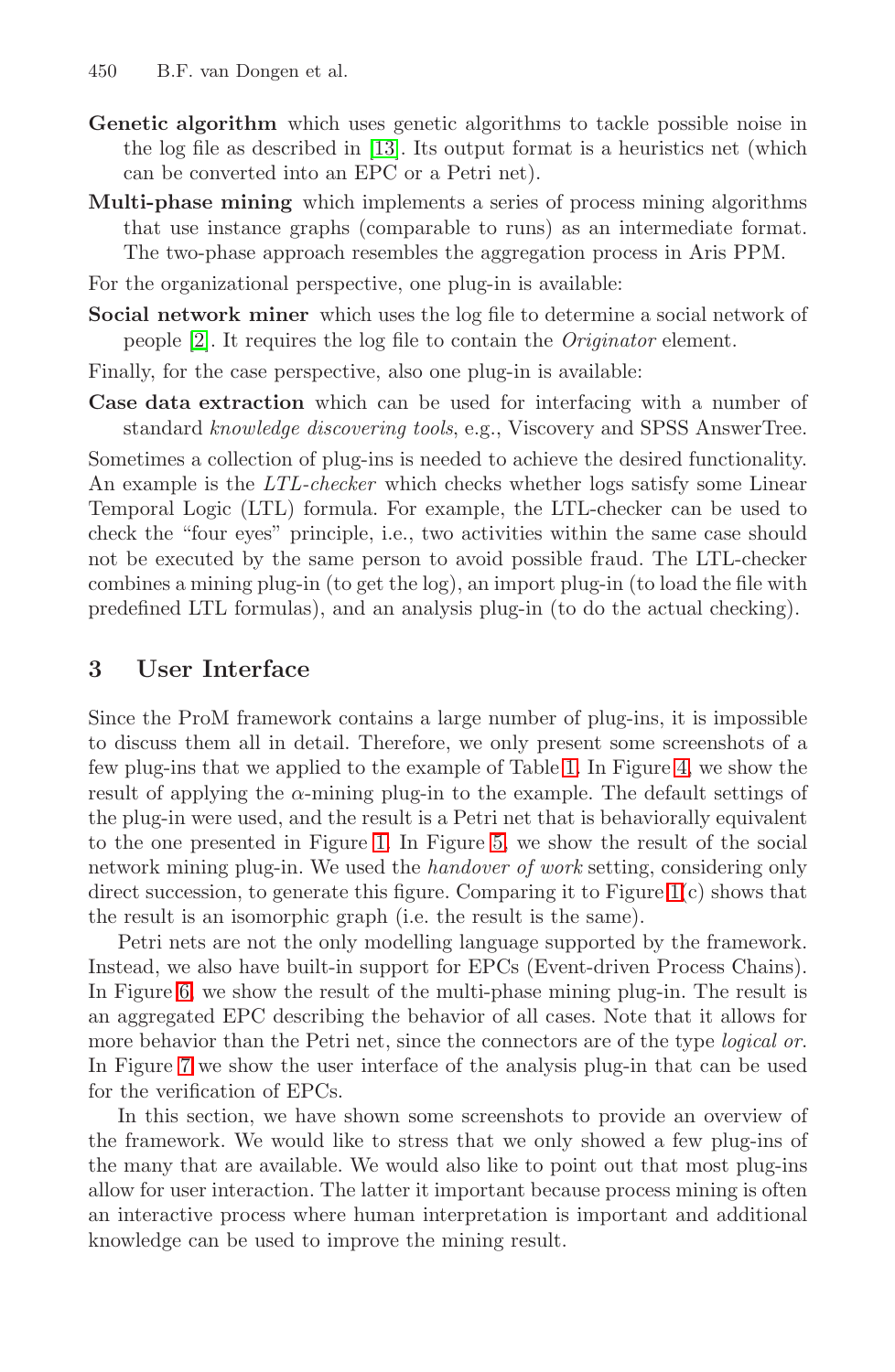

<span id="page-7-0"></span>

<span id="page-7-3"></span>



**Fig. 4.** The  $\alpha$ -mining plug-in **Fig. 5.** The social network mining plug-in

<span id="page-7-1"></span>

| 学过期<br>Aubra: Gett constitute #121                      |                                              |                                                                                   |  |  |
|---------------------------------------------------------|----------------------------------------------|-----------------------------------------------------------------------------------|--|--|
| <b><i><u>Informations</u></i></b><br><b>Now College</b> | <b>GALICIAN</b><br><b>John</b><br><b>Sec</b> | ₩                                                                                 |  |  |
|                                                         |                                              | щ<br>- 3<br>╼<br>e                                                                |  |  |
| dealer book over<br><b>Seat Ave</b>                     | <br><b>Burning Inc.</b>                      |                                                                                   |  |  |
|                                                         |                                              | <b>Imput IV</b><br><b>InternetTR</b><br><b>February - Construction Creek</b><br>× |  |  |

Fig. 6. The discovered EPC Fig. 7. Analyzing the EPC for correctness

## <span id="page-7-2"></span>**4 Related Work**

Process mining can be seen as a tool in the context of Business Activity Monitoring (BAM) and Business (Process) Intelligence (BPI). In [\[9\]](#page-9-9) a BPI toolset on top of HP's Process Manager is described. The BPI tools set includes a socalled "BPI Process Mining Engine". However, this engine does not provide any techniques as discussed before. Instead it uses generic mining tools such as SAS Enterprise Miner for the generation of decision trees relating attributes of cases to information about execution paths (e.g., duration). In [\[14\]](#page-10-4) the PISA tool is described which can be used to extract performance metrics from workflow logs. Similar diagnostics are provided by the ARIS Process Performance Manager (PPM) [\[11\]](#page-9-2). The latter tool is commercially available and a customized version of PPM is the Staffware Process Monitor (SPM) [\[16\]](#page-10-5) which is tailored towards mining Staffware logs.[2](#page-7-4)

<span id="page-7-4"></span><sup>2</sup> Note that the ProM Framework interfaces with Staffware, SPM, ARIS Toolset, and ARIS PPM.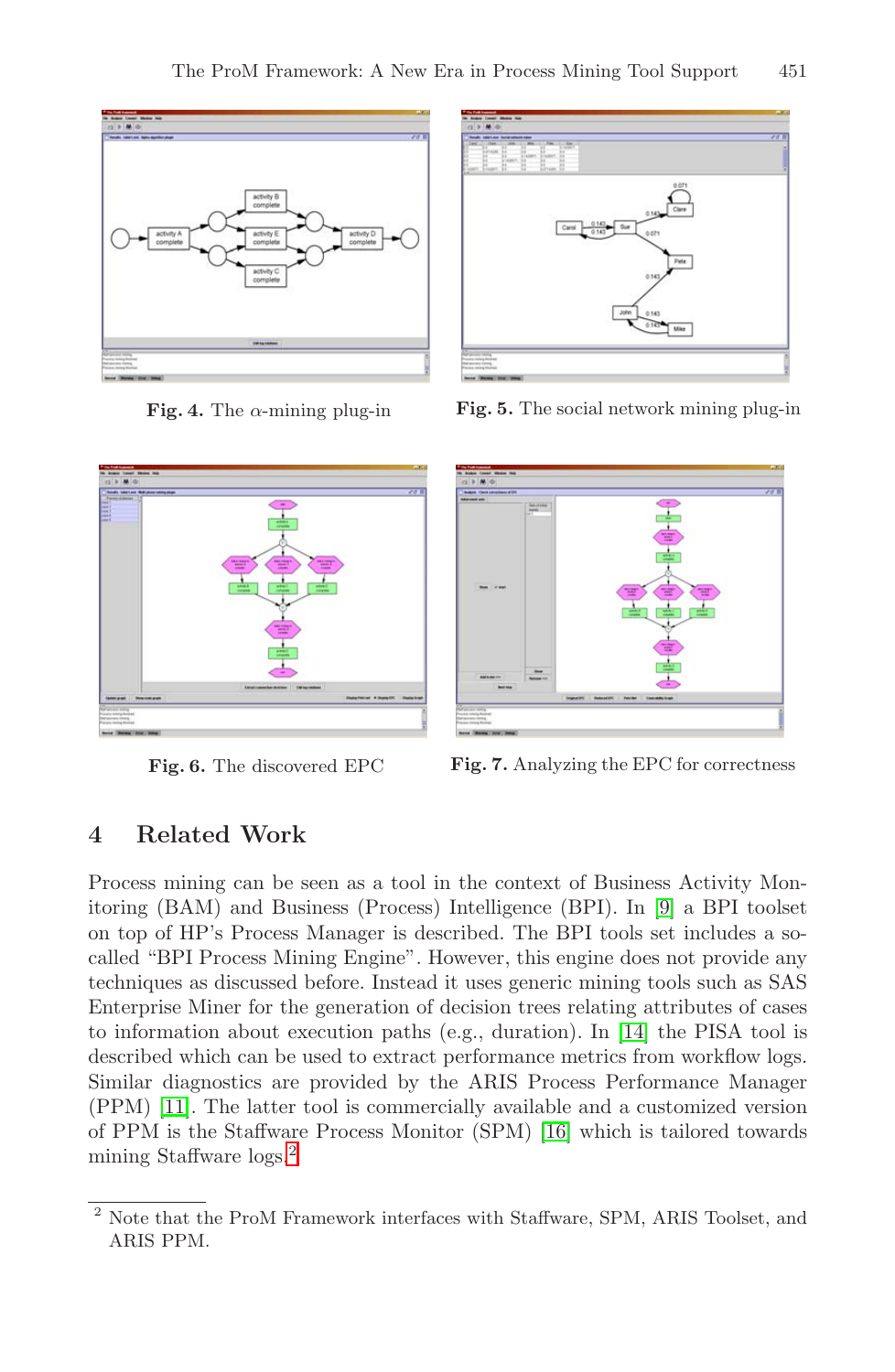Given the many papers on mining the process perspective it is not possible to give a complete overview. Instead we refer to [\[3,](#page-9-0) [5\]](#page-9-7). Historically, Cook et al. [\[8\]](#page-9-10) and Agrawal et al. [\[6\]](#page-9-11) started to work on the problem addressed in this paper. Herbst et al. [\[10\]](#page-9-12) took an alternative approach which allows for dealing with duplicate activities. The authors of this paper have been involved in different variants of the so-called  $\alpha$ -algorithm [\[1,](#page-9-5) [5,](#page-9-7) [17\]](#page-10-2). Each of the approaches has its pros and its cons. Most approaches that are able to discover concurrency have problems dealing with issues such as duplicate activities, hidden activities, nonfree-choice constructs, noise, and incompleteness.

The ProM framework subsumes process mining tools like EMiT [\[1\]](#page-9-5), Little Thumb [\[17\]](#page-10-2) and MinSon [\[2\]](#page-9-4). Most of these tools had their own format to store log files in, and had their own limitations. The tool EMiT for example was unable to deal with log files of more than 1000 cases. To be able to use all these tools together in an interactive way, we developed the ProM framework, which can be seen as a successor of all these tools. The framework allows researchers to seamlessly combine their own algorithms with algorithms from other people. Furthermore, using the framework allows you to interface with many existing tools, both commercial and public. These tools include: the Aris Toolset, Aris PPM, Woflan, The Petri net kernel, Netminer, Agna, Dot, Viscovery, etc.

# **5 Conclusion**

The ProM framework integrates the functionality of several existing process mining tools and provides many additional process mining plug-ins. The ProM framework supports multiple formats and multiple languages, e.g., Petri nets, EPCs, Social Networks, etc. The plug-ins can be used in several ways and combined to be applied in real-life situations. We encourage developers and researchers to use the ProM framework for implementing new ideas. It is easy to add a new plug-in. For adding new plug-ins it suffices to add a few lines to the configuration files and no changes to the code are necessary, i.e., new mining plug-ins can be added without re-compiling the source code. Experiences with adding the *Thingua-*α *plug-in* and the *Social network miner* show that this is indeed rather straightforward.

## **Acknowledgements**

The authors would like to thank all people that have been involved in the development and implementation of the ProM framework. In particular we would like to thank Minseok Song, Jianmin Wang and Wen Lijie for their contributions. Furthermore, we would like to thank IDS Scheer for providing us with Aris PPM and the Aris toolset. Last, but certainly not least, we would like to thank Peter van den Brand for doing the major part of the implementation work for us.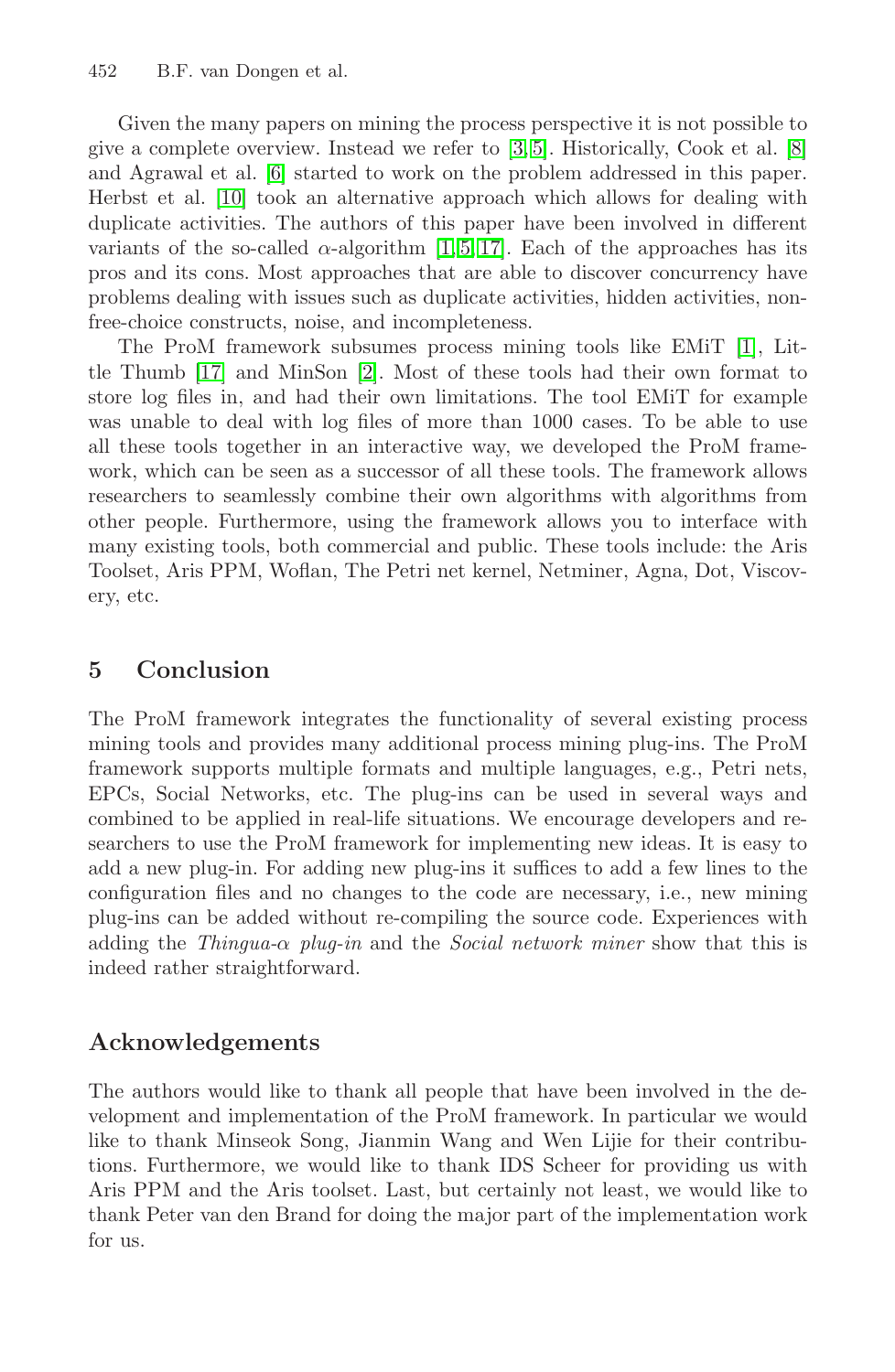#### <span id="page-9-5"></span>**References**

- 1. W.M.P. van der Aalst and B.F. van Dongen. Discovering Workflow Performance Models from Timed Logs. In Y. Han, S. Tai, and D. Wikarski, editors, *International Conference on Engineering and Deployment of Cooperative Information Systems (EDCIS 2002)*, volume 2480 of *Lecture Notes in Computer Science*, pages 45–63. Springer-Verlag, Berlin, 2002.
- <span id="page-9-4"></span>2. W.M.P. van der Aalst and M. Song. Mining Social Networks: Uncovering interaction patterns in business processes. In J. Desel, B. Pernici, and M. Weske, editors, *International Conference on Business Process Management (BPM 2004)*, volume 3080 of *Lecture Notes in Computer Science*, pages 244–260. Springer-Verlag, Berlin, 2004.
- <span id="page-9-0"></span>3. W.M.P. van der Aalst, B.F. van Dongen, J. Herbst, L. Maruster, G. Schimm, and A.J.M.M. Weijters. Workflow Mining: A Survey of Issues and Approaches. *Data and Knowledge Engineering*, 47(2):237–267, 2003.
- <span id="page-9-1"></span>4. W.M.P. van der Aalst and A.J.M.M. Weijters, editors. *Process Mining*, Special Issue of Computers in Industry, Volume 53, Number 3. Elsevier Science Publishers, Amsterdam, 2004.
- <span id="page-9-7"></span>5. W.M.P. van der Aalst, A.J.M.M. Weijters, and L. Maruster. Workflow Mining: Discovering Process Models from Event Logs. *IEEE Transactions on Knowledge and Data Engineering*, 16(9):1128–1142, 2004.
- <span id="page-9-11"></span>6. R. Agrawal, D. Gunopulos, and F. Leymann. Mining Process Models from Workflow Logs. In *Sixth International Conference on Extending Database Technology*, pages 469–483, 1998.
- <span id="page-9-6"></span>7. J. Billington and et. al. The Petri Net Markup Language: Concepts, Technology, and Tools. In W.M.P. van der Aalst and E. Best, editors, *Application and Theory of Petri Nets 2003*, volume 2679 of *Lecture Notes in Computer Science*, pages 483–506. Springer-Verlag, Berlin, 2003.
- <span id="page-9-10"></span>8. J.E. Cook and A.L. Wolf. Discovering Models of Software Processes from Event-Based Data. *ACM Transactions on Software Engineering and Methodology*, 7(3):215–249, 1998.
- <span id="page-9-9"></span>9. D. Grigori, F. Casati, U. Dayal, and M.C. Shan. Improving Business Process Quality through Exception Understanding, Prediction, and Prevention. In P. Apers, P. Atzeni, S. Ceri, S. Paraboschi, K. Ramamohanarao, and R. Snodgrass, editors, *Proceedings of 27th International Conference on Very Large Data Bases (VLDB'01)*, pages 159–168. Morgan Kaufmann, 2001.
- <span id="page-9-12"></span>10. J. Herbst. A Machine Learning Approach to Workflow Management. In *Proceedings 11th European Conference on Machine Learning*, volume 1810 of *Lecture Notes in Computer Science*, pages 183–194. Springer-Verlag, Berlin, 2000.
- <span id="page-9-2"></span>11. IDS Scheer. ARIS Process Performance Manager (ARIS PPM): Measure, Analyze and Optimize Your Business Process Performance (whitepaper). IDS Scheer, Saarbruecken, Gemany, http://www.ids-scheer.com, 2002.
- <span id="page-9-3"></span>12. G. Keller and T. Teufel. *SAP R/3 Process Oriented Implementation*. Addison-Wesley, Reading MA, 1998.
- <span id="page-9-8"></span>13. A.K.A. de Medeiros, A.J.M.M. Weijters, and W.M.P. van der Aalst. Using Genetic Algorithms to Mine Process Models: Representation, Operators and Results. BETA Working Paper Series, WP 124, Eindhoven University of Technology, Eindhoven, 2004.